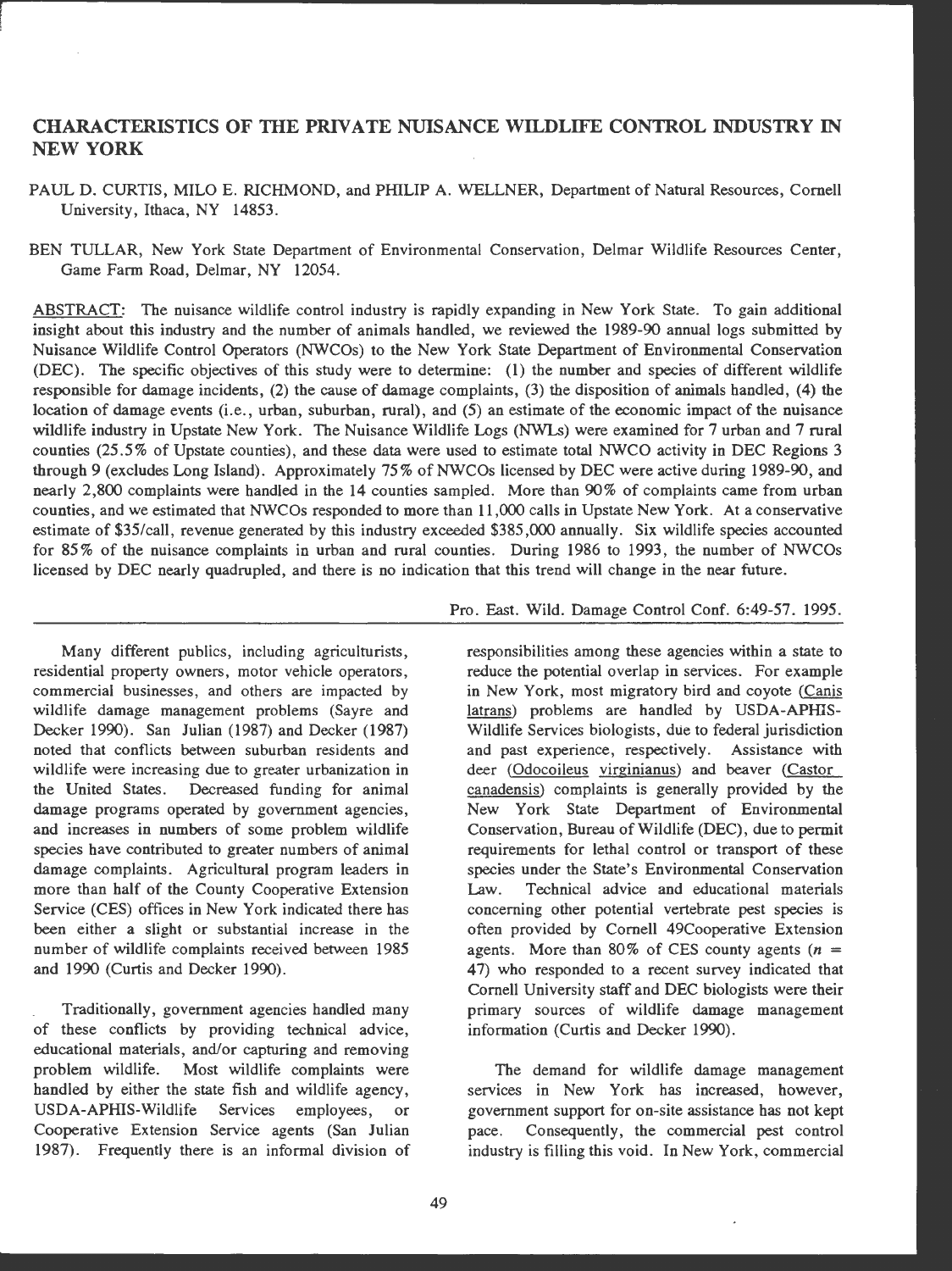Nuisance Wildlife Control Operators (NWCOs) are licensed by the DEC if they wish to capture and transport wildlife, and must report their annual activity on Nuisance Wildlife Logs (NWLs) in order to renew their licenses. Thus, we had access to most individuals who handled wildlife problems on a commercial basis in the state, either on a full- or part-time basis. A review of the permits issued indicates that the private nuisance wildlife control industry has rapidly expanded in New York during the past *5* years (Fig. 1). Now more than 900 NWCOs handle wildlife complaints statewide.

To gain additional insight concerning this rapidly growing industry, we reviewed the 1989-90 annual logs submitted by NWCOs to the DEC. The specific objectives of this study were to determine: (I) the number and species of different wildlife responsible for damage incidents, (2) the cause of damage complaints, (3) the disposition of animals handled, (4) the location of damage events (i.e., urban, suburban, rural), and (5) an estimate of the economic impact of the nuisance wildlife industry in New York.

We would like to thank P. Martin, DEC Special Licenses Unit, for providing data concerning the number of licensed NWCOs in New York. J. P. Freely provided technical assistance and data entry. T. Barnes provided advice and information concerning the wildlife control industry in Kentucky.

#### **METHODS**

Information was compiled from the 1989-90 NWLs obtained from DEC. The logs were developed by DEC in an attempt to standardize information collected, and serve as a record of the complaints handled by each NWCO during the permit year. The 1989-90 license year for NWCOs ran from September 1 to August 31, and during this time period, 490 NWCOs were licensed in DEC Regions 3 through 9 (Upstate New York). Data recorded in the NWLs include: (1) nuisance species invoived, (2) complaint type, (3) abatement method, (4) area of complaint, and (5) method of disposition of the animal.



Fig. 1. Trends in the number of Nuisance Wildlife Control Operators licensed by the New York State Department of Environmental Conservation (DEC), 1986-93.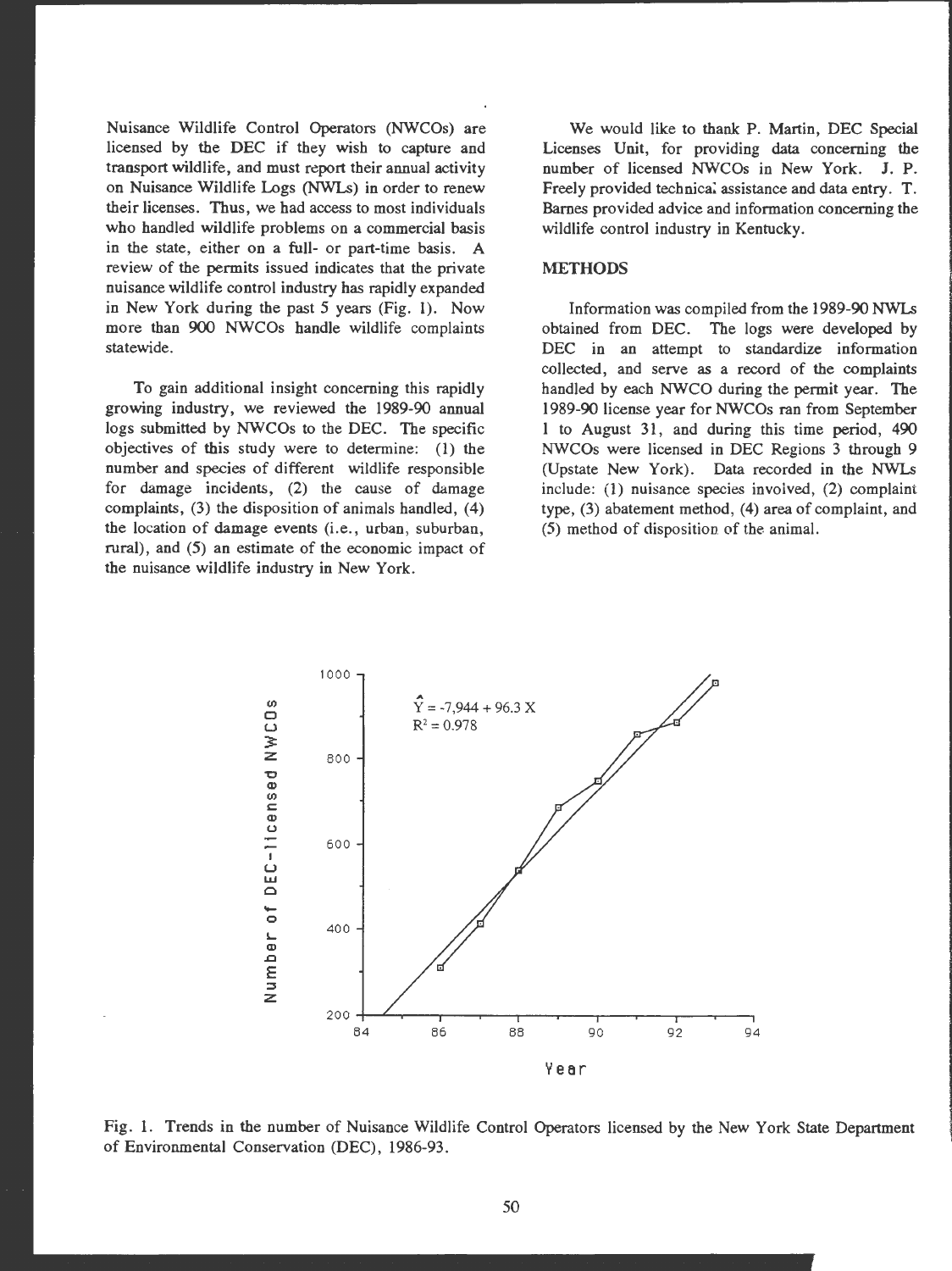Comparisons were made between an urban and rural county in each of the 7 upstate DEC Regions (Table 1). DEC Regions 1 and 2 (Long Island) were excluded from our sampling due to the high human population density and habitat differences from the remainder of New York State. Rural counties were defined as having a total population of less than **200,000** people, and urban counties bad a total population of more than 200,000 people. Upstate New York bas a total of 62 counties, 13 of which were classified as urban and 49 rural. The rural counties included in our sample were: Sullivan, Delaware, Hamilton, Lewis, Chenango, Schuyler, and Allegheny (representing 18% of the rural counties in New York State). The urban counties sampled were Westchester, Albany, Saratoga, Oneida, Onondaga, Monroe, and Erie, (29% of the NYS's urban counties). In total, weexamined records from 25 *.5* % of the upstate counties in New York.

Statewide estimates for various types of information (i.e., nuisance species, complaint type, etc.) were calculated with the formula:

$$
e = 1.255(\Sigma cr + \Sigma cu),
$$

where *e* is the statewide estimate, *er* is the value for the NWL information type being considered in rural

counties, and *cu* refers to the information type in urban counties. Student's T-tests (Steel and Torrie 1980:95) were used to compare the mean number of complaints handled per NWCO for urban and rural counties. Chisquare contingency tables (Steel and Torrie 1980:498) were used to compare frequency distributions for information types between urban and rural counties.

## **RESULTS**

Between 1986 and 1992, the number of DEClicensed NWCOs increased significantly  $(Y = -7,944.3)$  $+$  96.3 X, R<sup>2</sup> = 0.98), from 310 to over 957 (Fig. 1). Obviously this industry bas rapidly expanded in recent years, and similar trends are anticipated for the future. The growth in number of newly-licensed NWCOs has been remarkably consistent. The number of active NWCOs licensed by DEC varied from 23 to 77 among Regions 3 through 9 (Table 1), however, the percentage of active NWCOs ranged between 75 and 86%. In DEC Regions 1 and 2, only about 60% of licensed NWCOs were active. Overall, 460 of 615 (75 % ) NWCOs licensed in New York State were active during the 1989-90.

Most NWLs submitted contributed to the detailed analyses for the 7 rural and 7 urban counties. Only 2.3%  $(n = 9)$  incorrectly completed logs were

Table 1. Total number of Nuisance Wildlife Control Operators licensed by the New York State Department of Environmental Conservation (DEC) in 1989-90.

| <b>DEC</b>              |       |                | Active                                                                                                 |                  | Inactive                     |  |
|-------------------------|-------|----------------|--------------------------------------------------------------------------------------------------------|------------------|------------------------------|--|
| Region                  | Total | N <sub>o</sub> | $% \mathcal{P}_{\mathcal{A}}^{\mathcal{A}}\left( \mathcal{A} \right) \equiv \mathcal{A}^{\mathcal{A}}$ | No               | $% \mathcal{P}_{\mathrm{c}}$ |  |
| $\mathbf{1}$            | 112   | 67             | 59.8                                                                                                   | 45               | 40.2                         |  |
| $\overline{2}$          | 13    | 86             | 1.5                                                                                                    | 53               | 8.5                          |  |
| $\overline{\mathbf{3}}$ | 72    | 58             | 80.6                                                                                                   | 14               | 19.4                         |  |
| $\overline{\mathbf{4}}$ | 72    | 54             | 75.0                                                                                                   | 18               | 25.0                         |  |
| 5                       | 44    | 38             | 86.4                                                                                                   | 6                | 13.6                         |  |
| $\boldsymbol{6}$        | 29    | 23             | 79.3                                                                                                   | 6                | 20.7                         |  |
| $\overline{7}$          | 99    | 77             | 77.8                                                                                                   | 22               | 22.2                         |  |
| $\bf 8$                 | 75    | 60             | 80.0                                                                                                   | 15               | 20.0                         |  |
| 9                       | 99    | 75             | 75.8                                                                                                   | 24               | 24.2                         |  |
| Total                   | 615   | 460            | $x = 74.8$                                                                                             | $\overline{155}$ | $x = 25.2$                   |  |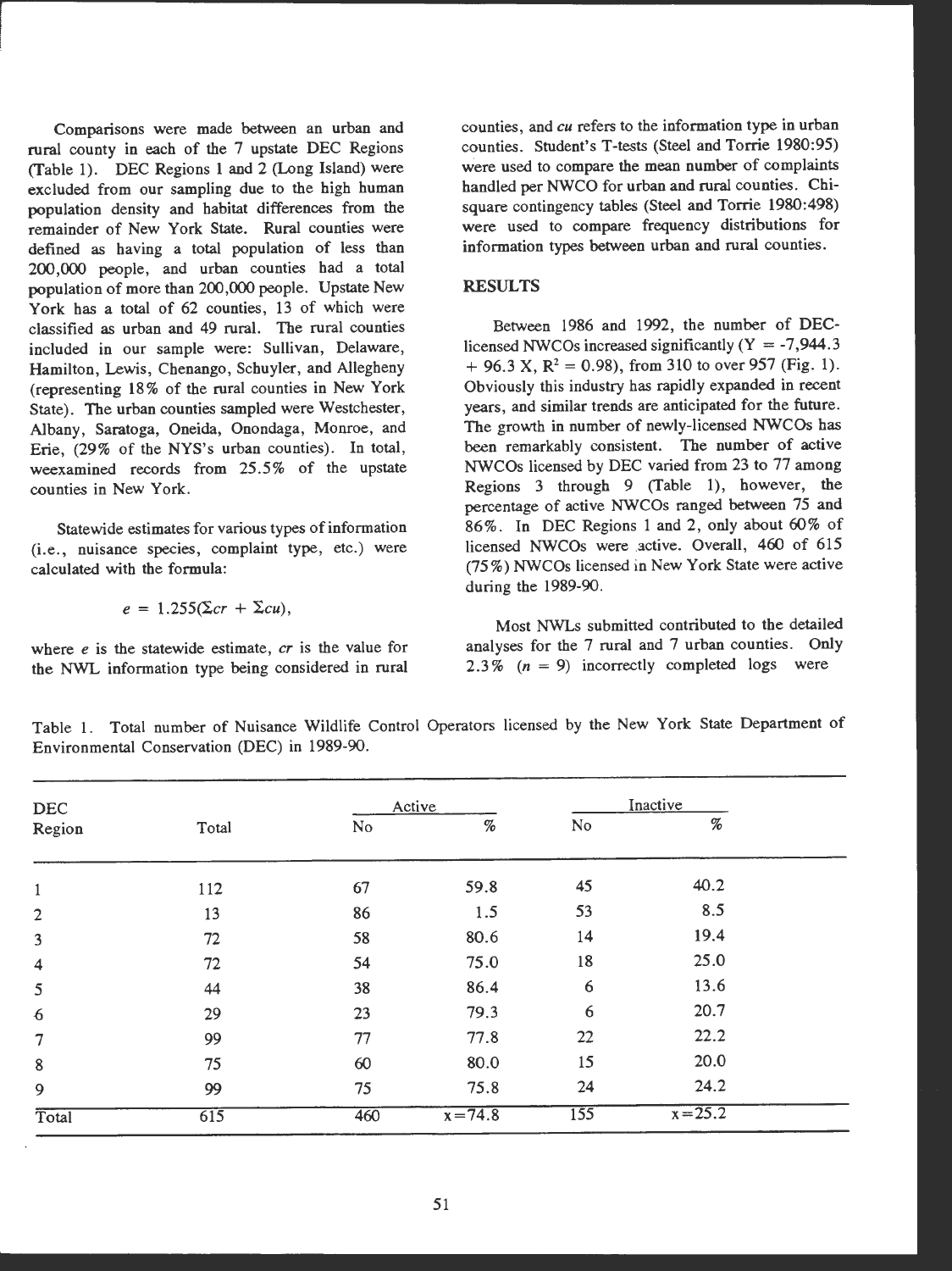excluded. In most cases, missing information was restricted to one category (e.g., area of complaint), so the remainder of the data could be tabulated.

Not surprisingly, the majority of complaints in the urban counties sampled  $(62\%, n = 1,577)$  were from urban areas (Table 2). In the rural counties sampled, 36% ( $n = 64$ ) of complaints handled were in urban areas,  $23\%$  ( $n = 40$ ) were from suburban sites, and 41 %  $(n = 72)$  were handled in rural areas. With 2,538 complaints in urban vs. 176 in rural counties, the average number of complaints per NWCO was significantly greater in urban and suburban areas (Table 2). For the upstate New York region, we projected that approximately 10,643 complaints were handled in 1989-90, with 6,435, 3,184, and 1,024 calls coming from urban, suburban, and rural areas, respectively.

The nature of each nuisance wildlife complaint was classified by the NWCO (Table 3). The distribution of complaint types was significantly different for urban and rural counties (chi-square = 24.0,  $p < 0.005$ ). In urban counties, fewer of the complaints were for animals causing damage, and a greater proportion were for sick or injured wildlife. For each complaint type, the average number of complaints handled per NWCO was significantly greater in urban areas.

The NWCOs listed the method of capture for each

animal handled (Table 4). In both urban  $(n = 1,764)$ and rural  $(n = 122)$  counties, about two-thirds of animals were caught in box traps. Hand or catchpole was an alternative method frequently used in urban counties  $(23\%, n = 600)$ , but not in rural counties  $(7\% \, n = 13)$ . Body-gripping or leg-hold traps were more likely to be used in rural areas (Chi-square  $=$ 161.6,  $p < 0.005$ ).

In urban counties sampled,  $27\%$  ( $n = 687$ ) of the animals were killed and buried; however, a higher proportion (61%,  $n = 110$ ) of wildlife was killed and buried in rural counties (chi-square = 99.8,  $p \le$ 0.005). Fifty-eight percent  $(n = 1,488)$  of animals were released in urban counties, and  $34\%$  ( $n = 62$ ) were released in rural counties. Two percent  $(n = 43)$ of the animals captured in urban counties were transferred to licensed wildlife rehabilitators, while none were given to rehabilitators in rural areas (Table 5).

Animals captured were classified by species, and the distribution was significantly different between urban and rural counties (Table 6, chi-square  $= 243.4$ ,  $p \leq 0.005$ . Within urban counties, 22% of the complaints ( $n = 585$ ) were for squirrels (Sciuridae) while only 2% ( $n = 3$ ) of complaints were caused by squirrels in rural counties.

|            |         |                                                                    | County Type |       |       |             |         |               |  |
|------------|---------|--------------------------------------------------------------------|-------------|-------|-------|-------------|---------|---------------|--|
|            | Urban   |                                                                    |             | Rural |       | Mean #/NWCO |         | Est. of total |  |
| Land Class | $(n=7)$ | $% \mathcal{P}_{\mathrm{C}}\left( \mathcal{P}_{\mathrm{C}}\right)$ | $(n=7)$     | %     | Urban | Rural       | t-value | complaints    |  |
| Urban      | 1577    | 62                                                                 | 64          | 36    | 10.73 | 1.64        | $2.90*$ | 6435          |  |
| Suburban   | 772     | 30                                                                 | 40          | 23    | 5.25  | 1.03        | $2.31*$ | 3184          |  |
| Rural      | 189     | 7                                                                  | 72          | 41    | 1.29  | 1.85        | $-0.24$ | 1024          |  |
| Total      | 2538    |                                                                    | 176         |       |       |             |         | $10643^{b}$   |  |

Table 2. Total and mean number of complaints handled by Nuisance Wildlife Control Operators in urban vs. rural counties• for 14 Upstate New York counties, 1989-90.

 $e^{\alpha}$ Chi-square=213.0, df=2, p < 0.005.

bUpstate estimate calculated with formula  $e = 1.225(\Sigma cr + \Sigma cu)$ 

\*Significant at  $a=0.05$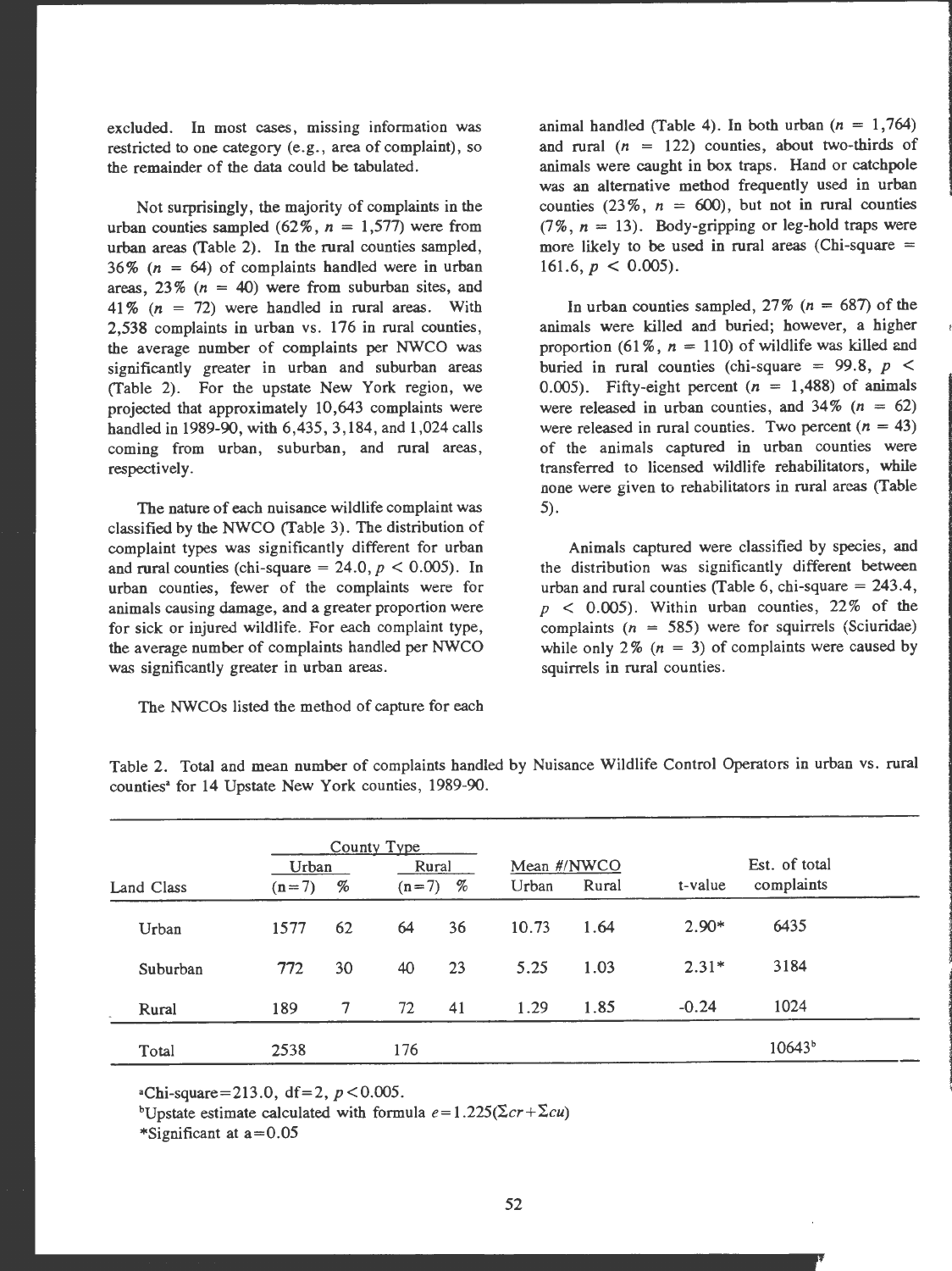Table 3. Total and mean number of different types of complaints handled by Nuisance Wildlife Control Operators in urban vs. rural counties<sup>a</sup> for 14 Upstate New York counties, 1989-90.

|                     | County Type |                |         |                |             |       |         |                 |
|---------------------|-------------|----------------|---------|----------------|-------------|-------|---------|-----------------|
|                     | Urban       |                | Rural   |                | Mean #/NWCO |       |         | Est. of total   |
| Land Class          | $(n=7)$     | $\%$           | $(n=7)$ | %              | Urban       | Rural | t-value | complaints      |
| Annoyance           | 1059        | 41             | 73      | 41             | 8.61        | 3.04  | $2.83*$ | 4439            |
| Damage              | 1102        | 42             | 99      | 55             | 8.96        | 4.13  | $1.85*$ | 4710            |
| Sick/injured wildl. | 391         | 15             | 5       | 3              | 3.18        | 0.21  | $2.37*$ | 1553            |
| Menacing pets       | 49          | $\overline{2}$ | 3       | $\overline{2}$ | 0.40        | 0.13  | $2.55*$ | 204             |
| Total               | 2601        |                | 180     |                |             |       |         | $10906^{\circ}$ |

 $*Chi-square = 24.0, df = 3, p < 0.005.$ <sup>b</sup>Upstate estimate calculated with formula  $e = 1.225(\Sigma cr + \Sigma cu)$ \*Significant at  $a = 0.05$ 

Table 4. Total and mean number of complaints handled by Nuisance Wildlife Control Operators classified by animal capture method in urban vs. rural counties<sup>\*</sup> for 14 Upstate New York counties, 1989-90.

|                |         |                | <b>County Type</b>      |                                                                    |       |             |               |                    |
|----------------|---------|----------------|-------------------------|--------------------------------------------------------------------|-------|-------------|---------------|--------------------|
| Method of      | Urban   |                |                         | Rural                                                              |       | Mean #/NWCO | Est. of total |                    |
| Capture        | $(n=7)$ | $\%$           | $(n=7)$                 | $% \mathcal{P}_{\mathrm{C}}\left( \mathcal{P}_{\mathrm{C}}\right)$ | Urban | Rural       | t-value       | complaints         |
| Box trap       | 1764    | 67             | 122                     | 67                                                                 | 14.34 | 5.08        | $2.92*$       | 7396               |
| Catchpole/hand | 600     | 23             | 13                      | $\tau$                                                             | 4.88  | 0.54        | $2.56*$       | 2404               |
| Body-grip trap | 61      | $\overline{2}$ | 17                      | 9                                                                  | 0.50  | 0.71        | $-0.70$       | 306                |
| Shooting       | 67      | 3              | $\overline{\mathbf{3}}$ | $\overline{2}$                                                     | 0.54  | 0.13        | $3.19*$       | 275                |
| Leg-hold trap  | 24      | $\leq$ 1       | 20                      | 11                                                                 | 0.20  | 0.83        | $-1.54$       | 173                |
| Other          | 129     | 5              | $\overline{7}$          | $\overline{\mathbf{4}}$                                            | 1.05  | 0.29        | 1.06          | 533                |
| Total          | 2645    |                | 182                     |                                                                    |       |             |               | 11086 <sup>b</sup> |

 $\text{``Chi-square} = 161.6, \text{ df} = 5, p < 0.005.$ 

bUpstate estimate calculated with formula  $e = 1.225(\Sigma cr + \Sigma cu)$ 

\*Significant at  $a = 0.05$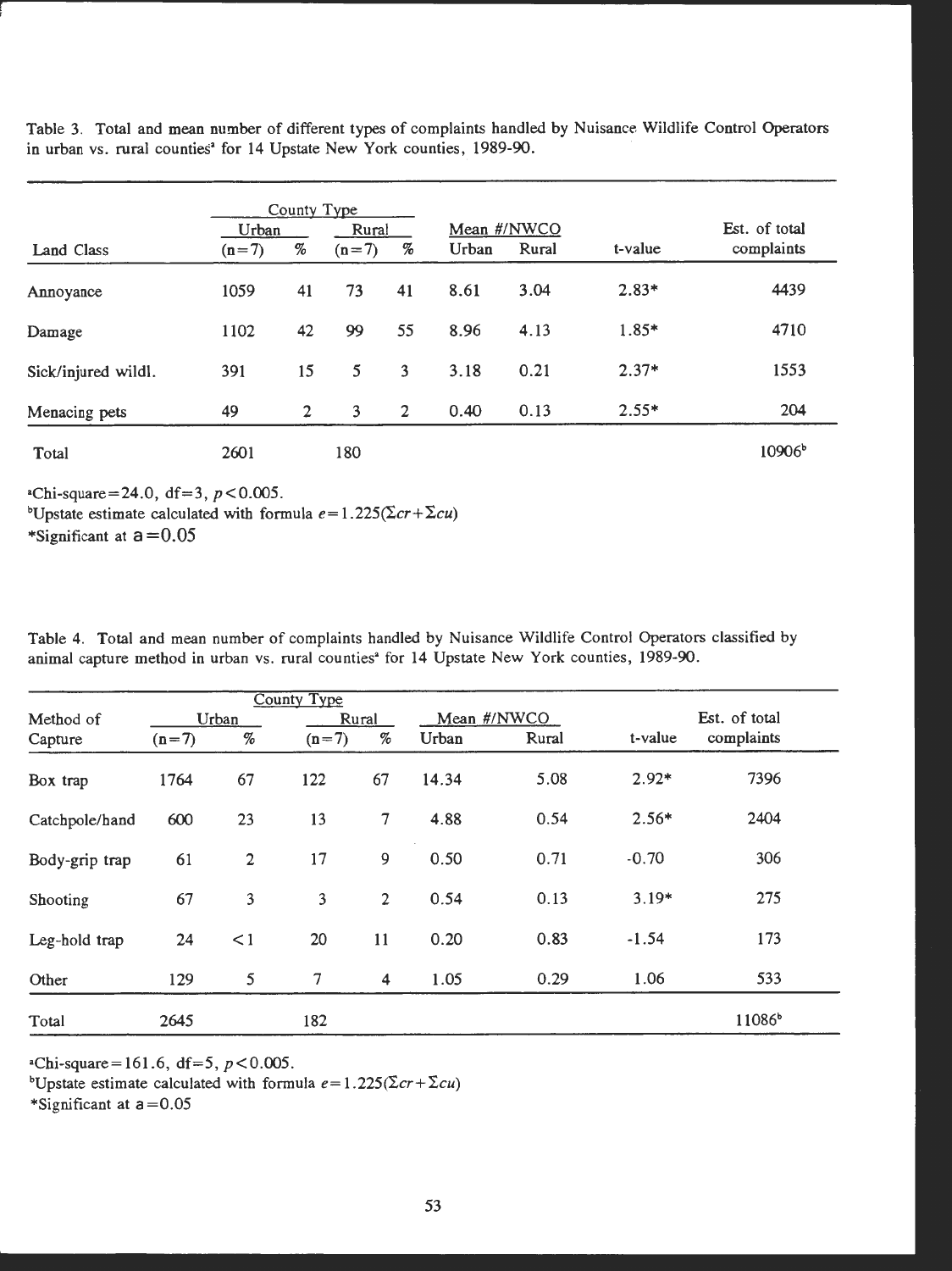| Method of       | Urban   |                |              |                                                                                                                              |       |             |            |               |
|-----------------|---------|----------------|--------------|------------------------------------------------------------------------------------------------------------------------------|-------|-------------|------------|---------------|
|                 |         |                |              | Rural                                                                                                                        |       | Mean #/NWCO |            | Est. of total |
| Disposition     | $(n=7)$ | %              | $(n=7)$      | $% \mathcal{P}_{\mathrm{C}}^{\mathrm{C}}(\mathcal{P}_{\mathrm{C}}^{\mathrm{C}}(\mathcal{P}_{\mathrm{C}}^{\mathrm{C}})^{-1})$ | Urban | Rural       | $t$ -value | complaints    |
| Killed/buried   | 687     | 27             | 110          | 61                                                                                                                           | 3.49  | 3.38        | 0.70       | 3125          |
| Killed/cremated | 360     | 14             | 8            | 4                                                                                                                            | 1.97  | 0.19        | $2.48*$    | 1443          |
| Released        | 1488    | 58             | 62           | 34                                                                                                                           | 8.05  | 1.08        | $3.03*$    | 6078          |
| Rehabilitated   | 43      | $\overline{2}$ | $\mathbf{0}$ | $\bf{0}$                                                                                                                     | 0.27  | 0.00        | $3.69*$    | 169           |

Table *5.* Total and mean number of complaints handled by Nuisance Wildlife Control Operators classified by disposition of animals in urban vs. rural counties• for 14 Upstate New York counties, 1989-90.

 $e^{\text{th}}$ -square=99.8, df=3, p < 0.005.

bUpstate estimate calculated with formula  $e = 1.225(\Sigma cr + \Sigma cu)$ 

\*Significant at  $a = 0.05$ 

Table 6. Total and mean number of complaints handled by species for Nuisance Wildlife Control Operators in urban vs. rural counties• for 14 Upstate New York counties, 1989-90.

|            |              | County Type |                |              |       |             |         |                    |
|------------|--------------|-------------|----------------|--------------|-------|-------------|---------|--------------------|
|            | Urban        |             |                | Rural        |       | Mean #/NWCO |         | Est. of total      |
| Species    | $(n=7)$      | $\%$        | $(n=7)$        | $\%$         | Urban | Rural       | t-value | complaints         |
| Raccoon    | 878          | 33          | 53             | 29           | 5.97  | 1.36        | $2.67*$ | 3651               |
| Skunk      | 436          | 16          | 60             | 33           | 2.97  | 1.54        | 1.37    | 1945               |
| Squirrel   | 585          | 22          | 3              | 2            | 3.98  | 0.08        | $2.61*$ | 2306               |
| Woodchuck  | 157          | 6           | 21             | 12           | 1.07  | 0.54        | 1.07    | 698                |
| <b>Bat</b> | 126          | 5           | 6              | 3            | 0.86  | 0.15        | 1.44    | 518                |
| Opossum    | 98           | 4           | 14             | 8            | 0.67  | 0.36        | 0.58    | 439                |
| Cat        | 26           |             | $\mathbf 0$    | $\mathbf{0}$ | 0.18  | 0.00        | $2.05*$ | 102                |
| Fox        | 13           | $\leq$ 1    |                | $\leq$ 1     | 0.09  | 0.03        | 0.92    | 55                 |
| Beaver     | 6            | $\leq$ 1    | 13             | 7            | 0.04  | 0.33        | $-1.76$ | 75                 |
| Coyote     | $\mathbf{0}$ | $\Omega$    | $\overline{2}$ |              | 0.00  | 0.05        | $-1.40$ | 8                  |
| Other      | 366          | 14          | 9              | 5            | 2.49  | 0.23        | 1.33    | 1471               |
| Total      | 2691         |             | 182            |              |       |             |         | 11267 <sup>b</sup> |

 $*Chi-square = 243.4, df = 10, p < 0.005.$ 

<sup>b</sup>Upstate estimate calculated with formula  $e = 1.225(\Sigma cr + \Sigma cu)$ 

\*Significant at  $a = 0.05$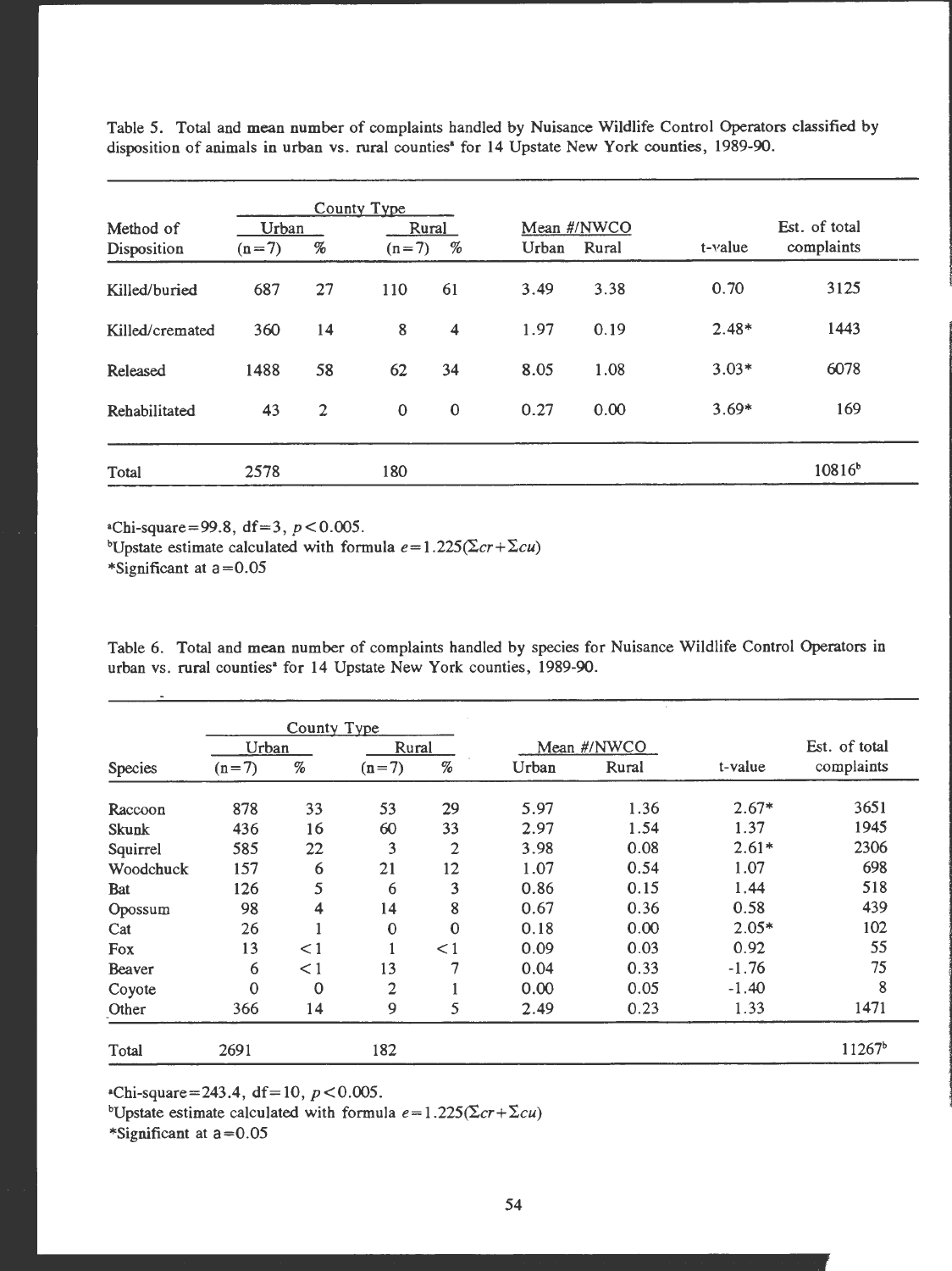Less than  $1\%$   $(n = 6)$  of the complaints in the urban counties were for beavers (Castor canadensis), while beaver complaints comprised 7% ( $n = 13$ ) of the calls in rural counties. We also observed significant differences in the mean number of raccoons (Procyon lotor) and cats bandied per NWCO between urban and rural counties.

The number of complaints bandied in different land  $classifications (i.e., urban, suburban, and rural)$ differed between species (Table 7). There were proportionally more squirrel complaints in urban areas . The proportion of raccoon complaints was greatest in rural areas, decreasing in urban locations. Beavers comprised 6% ( $n = 14$ ) of the complaints in rural areas, but seldom caused problems in urban or suburban locations. However, the top 6 vertebrate pest species were remarkably consistent between land classification categories. It is important to note that 90% ( $n = 2,074$ ) of complaints were from urban and suburban locations .

The majority of nuisance wildlife bandied **were**  released to the wild  $(61\%, n = 1,441,$  Table 8). Thirty-eight percent  $(n = 895)$  of animals captured were killed and either buried or cremated. Only 1%  $(n = 23)$  of animals captured were taken to wildlife rehabilitators for treatment and release. Raccoons, skunks (Mephitis mephitis). and squirrels accounted for 82-92 % of the animals bandied in each category .

## **DISCUSSION**

The commercial nuisance wildlife control industry in New York State has grown 309% in the last 8 years, and during 1989-90, NWCOs handled an estimated 11,000 complaints. At a conservative figure of \$35 per complaint, this would total more than \$385,000/year in revenue generated. Since 1989-90, the number of NWCOs licensed by DEC has continued to increase, but it is not known if the number of complaints handled has increased proportionally.

|           | Land Use Classification |                               |          |    |       |    |  |  |  |  |  |
|-----------|-------------------------|-------------------------------|----------|----|-------|----|--|--|--|--|--|
|           |                         | Urban                         | Suburban |    | Rural |    |  |  |  |  |  |
| Species   | No.                     | $% \mathcal{P}_{\mathcal{A}}$ | No       | %  | No.   | %  |  |  |  |  |  |
| Raccoon   | 391                     | 29                            | 351      | 47 | 128   | 59 |  |  |  |  |  |
| Skunk     | 278                     | 21                            | 148      | 20 | 31    | 14 |  |  |  |  |  |
| Squirrel  | 438                     | 33                            | 121      | 16 | 9     | 4  |  |  |  |  |  |
| Woodchuck | 87                      |                               | 67       | 9  | 20    | 9  |  |  |  |  |  |
| Bat       | 77                      | 6                             | 24       | 3  | 18    | 8  |  |  |  |  |  |
| Opossum   | 58                      |                               | 34       |    | 12    | 6  |  |  |  |  |  |
| Total     | 1329                    |                               | 745      |    | 218   |    |  |  |  |  |  |

Table 7. Land use classification by species for complaints handled by Nuisance Wildlife Control Operators for 14 Upstate New York counties, 1989-90.

Contracting with a NWCO for animal control services may be the only direct contact some people have with either wildlife or the management profession. It would be in the interest of wildlife management professionals to provide inservice training opportunities for NWCOs, and testing to make certain they meet a minimum skill level.

The nuisance wildlife control industry is concentrated in urban counties within New York State.

However , the proportion of active NWCOs was similar in urban and rural parts of the state. We speculate that more full-time commercial NWCOs are associated with major metropolitan areas, and part-time or hobby operators satisfy much of the demand in more rural counties. Also, rural landowners may be more likely deal with problems on their own, rather than pay an outside contractor for animal removal.

There were differences in the proportion of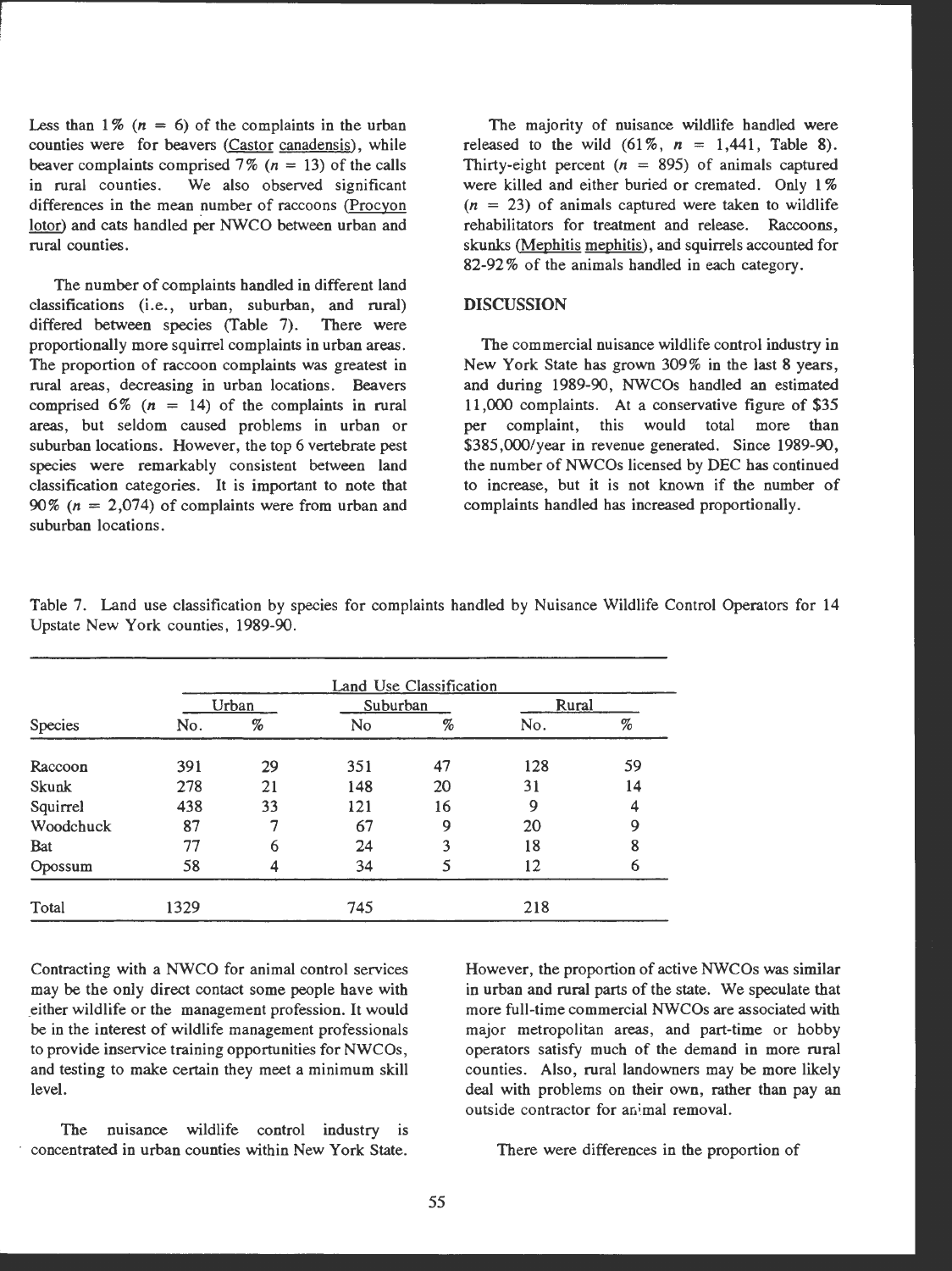|              | <b>Buried</b> |      | Cremated |                              | Released |     | Rehabilitated  |                |
|--------------|---------------|------|----------|------------------------------|----------|-----|----------------|----------------|
| Species      | No.           | $\%$ | No.      | $% \mathcal{P}_{\mathrm{c}}$ | No.      | %   | No.            | %              |
|              | 224           | 46   | 24       |                              | 235      | 48  |                | ≤ 1            |
| <b>Skunk</b> |               |      |          |                              |          |     |                |                |
| Raccoon      | 213           | 24   | 122      | 14                           | 546      | 61  | 15             | $\overline{2}$ |
| Squirrel     | 114           | 20   | 52       | 9                            | 405      | 71  | $\overline{2}$ | $\leq$ 1       |
| Woodchuck    | 70            | 41   | 6        | 3                            | 95       | 55  |                | $\leq$ 1       |
| Bat          | 36            | 29   | 4        | 3                            | 84       | 67  |                | $\leq$ 1       |
| Opossum      | 19            | 18   | 11       | 10                           | 76       | 71  |                | $\leq$ 1       |
| Total        | 676           | 29%  | 219      | $9\%$                        | 1441     | 61% | 23             | $1\%$          |

Table 8. Disposition of animals handled by Nuisance Wildlife Control Operators for 14 Upstate New York counties, 1989-90 .

complaints for raccoons and skunks in the 3 land use classifications (Table 7). The proportion of raccoon complaints was greatest in rural areas  $(59\%, n = 128)$ , and lower in suburban  $(47\% , n = 351)$  and urban (29%,  $n = 391$ ) locations. The opposite was true for squirrels, as the proportion of squirrel complaints was greatest in urban areas  $(33\% \, , n = 438)$ , and lower in suburban (16%,  $n = 121$ ) and rural (4%,  $n = 9$ ) locations. The other 4 nuisance species showed no significant trends.

The method of disposition for various wildlife has important implications regarding the value placed on the lives of different species. For instance, the ratio of raccoons released to killed is much higher than the ratio of skunks released to killed (Table 8). This could indicate a general bias on either the part of the NWCOs or their clients towards releasing raccoons. Raccoons were also the species most often taken to wildlife rehabilitators in urban counties. Braband and Clark (1992) reported that clients had very different views on lethal control for different species of nuisance wildlife.

These data were analyzed on a per complaint handled basis, rather than a per animal handled basis. .This provided a very conservative estimate of the industry in **New York** State because many of the calls involved 2 or more animals (sometimes  $> 10$  animals in the case of calls from larger businesses or municipalities). Because NWCOs may charge on a per animal handled or contract basis, the actual revenue generated by the industry is probably higher than our estimate. Many of the NWCOs did not report how many animals were handled for each complaint, and consequently, it was impossible to reliably estimate the number of animals handled by species. A simplified data form with more explicit directions would be helpful in the future.

These data were tabulated for the year preceding the mid-Atlantic rabies outbreak in New York State. It would be interesting to determine how the industry has been affected by this epidemic, and specifically, if changes in the number of complaints for rabies vector species, as well as the disposition of these animals, has occurred. These results could yield interesting insights concerning not only the response of the nuisance wildlife industry, but also the attitudes of humans towards wildlife, and their perceptions of the health risks associated with wildlife species .

It is important to examine the ecological and human dimensions implications of releasing thousands of nuisance animals that have been captured by NWCOs . If animals are released into unsuitable or saturated habitats their survivorship may be quite low. Capture of nuisance wildlife also may cause excessive stress for individual animals, further reducing their chances of survival. Releasing animals into saturated sites could potentially accelerate the spread of disease by increasing animal density and the probability of contact between individuals. For wildlife that survive relocation, NWCOs may simply be moving a nuisance problem between sites. For example, raccoons that have developed a habit of denning in attics may not change this behavior after relocation.